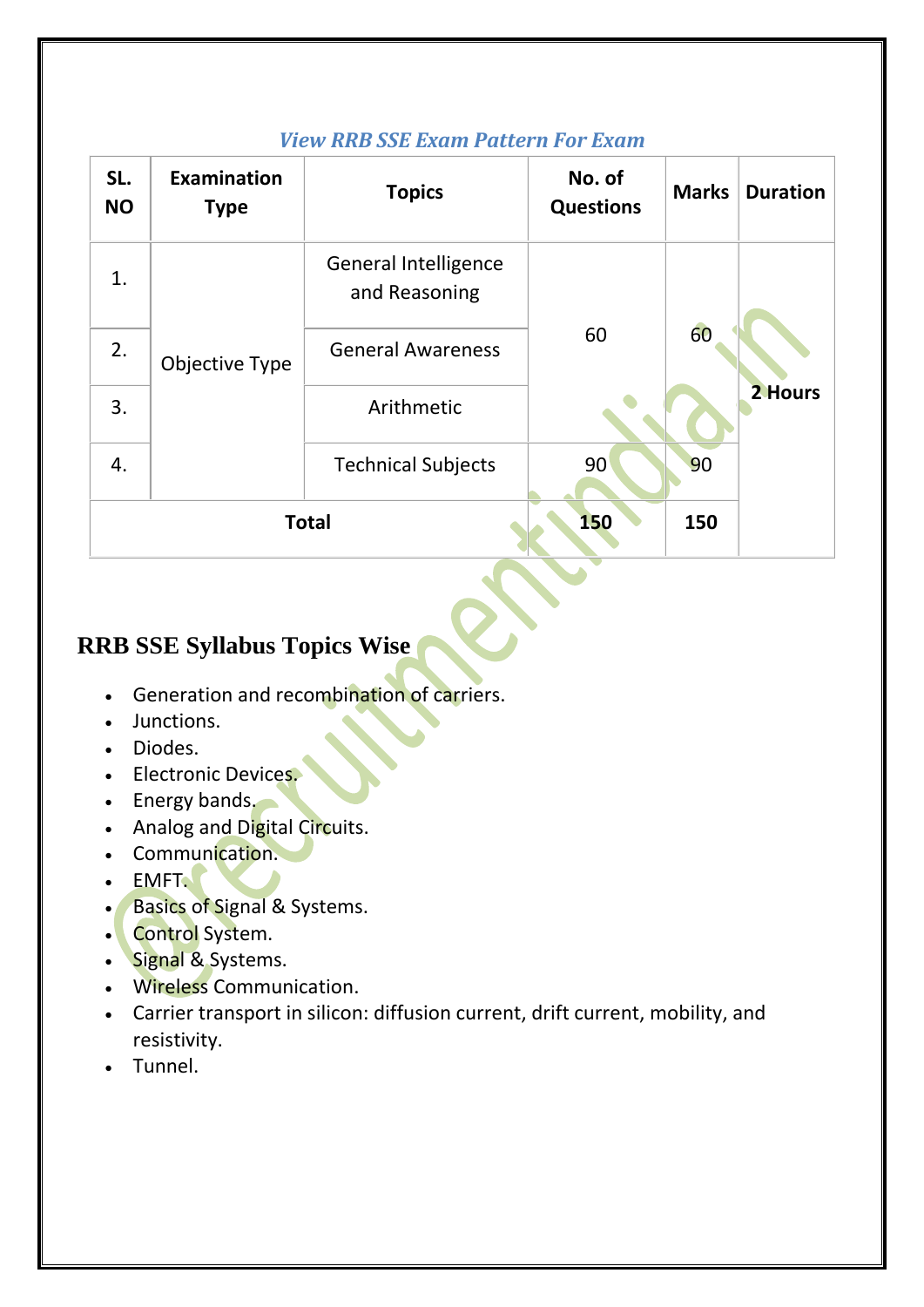## **Computer Engineering**

- Database.
- Algorithms.
- Network communication.
- System programming.
- Web technology & programming.
- Computer Fundamentals.
- MS Office.
- Languages.
- Information systems.
- DBMS.
- Operating systems.
- Software Engineering
- Computer Networks.

### **IT**

- $-SAD$
- Data & Network communication.
- Web technology & programming.
- Software Engineering.
- Environment & Pollution Control.
- . MS Office.
- Computer fundamentals & organization.
- $\cdot$  C, C++ & Java language.
- Information systems.
- DBMS
- System programming.
- Operating systems.
- UNIX.

### **Instrumentation & Measurement Engineering**

- Industrial Instrumentation.
- Analog / Digital Electronics.
- Process Instrumentation.
- Basics of Measurement Systems.
- Transducers.
- Circuits.
- Mechanical Measurement.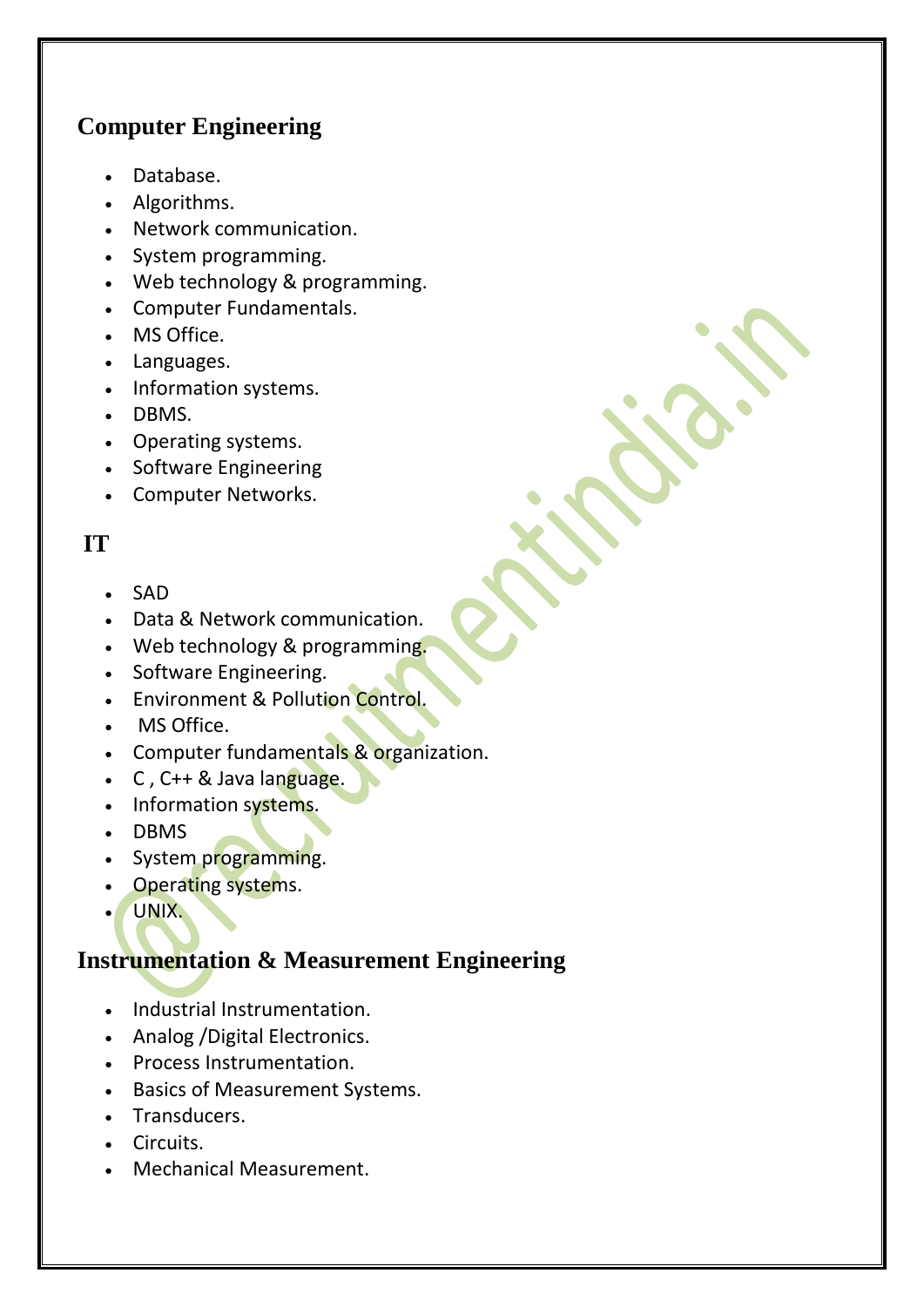# **Civil Engineering**

- Structural Analysis.
- Concrete Structures.
- Steel Structures.
- Hydraulics.
- Hydrology.
- Construction.
- General Civil Engineering.
- Construction /Structure Engineering and drawing.
- Estimating.
- Costing.
- Valuation.
- Building Materials.
- Mechanics.
- Traffic Engineering.
- Surveying.
- Coordinate system.
- Projections.
- Errors and adjustments.
- curves.
- Environmental Engineering
- Measurements of distance and directions.
- Soil Mechanics.
- Water requirements.
- Highway Planning.

# **Mechanical Engineering Syllabus**

- Thermodynamics.
- Power Engineering.
- **Steam Tables.**
- Thermodynamics cycles.
- I.C. Engines cycles.
- Fluid Mechanics.
- Heat Transfer.
- Casting.
- Machining and Machine Tool Operations.
- Metrology and Inspection.
- The Strength of Materials.
- Theory of Machines.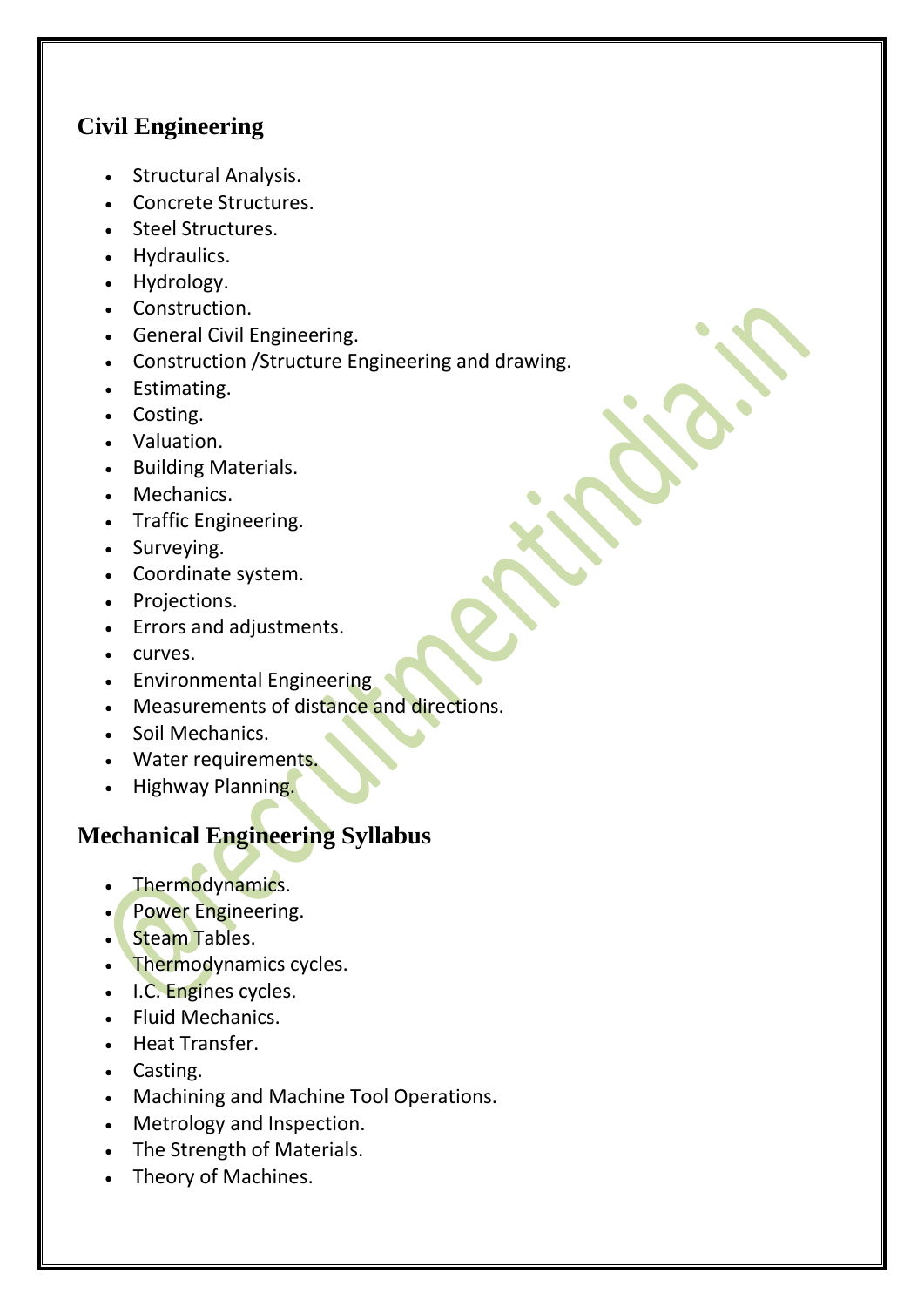- Kinematics of Machine.
- Engineering Mechanics.

## **Chemical Metallurgical**

- Instrumentation & Measurement.
- Environment & Pollution Control.
- Basic concepts of Fuel.
- Material Science.
- Polymers.
- Thermodynamics.
- Applied Chemistry.
- Computers.

## **Ability Syllabus**

- Coding & Decoding
- Arithmetic number series
- non-verbal series
- Statement conclusion.
- figural classification
- arithmetical reasoning.
- Number Series, Input-Output
- syllogism, Coding-decoding.
- Similarities and differences
- space visualization / orientation, analogy.
- Word Building, Clock
- Seating arrangement, Calendar.
- Decision making
- Direction sense test
- visual memory
- **Blood relations**

# **Arithmetic**

- Pipes & Cisterns.
- Mensuration.
- Age problems.
- Data Interpretation.
- Algebra.
- Interests.